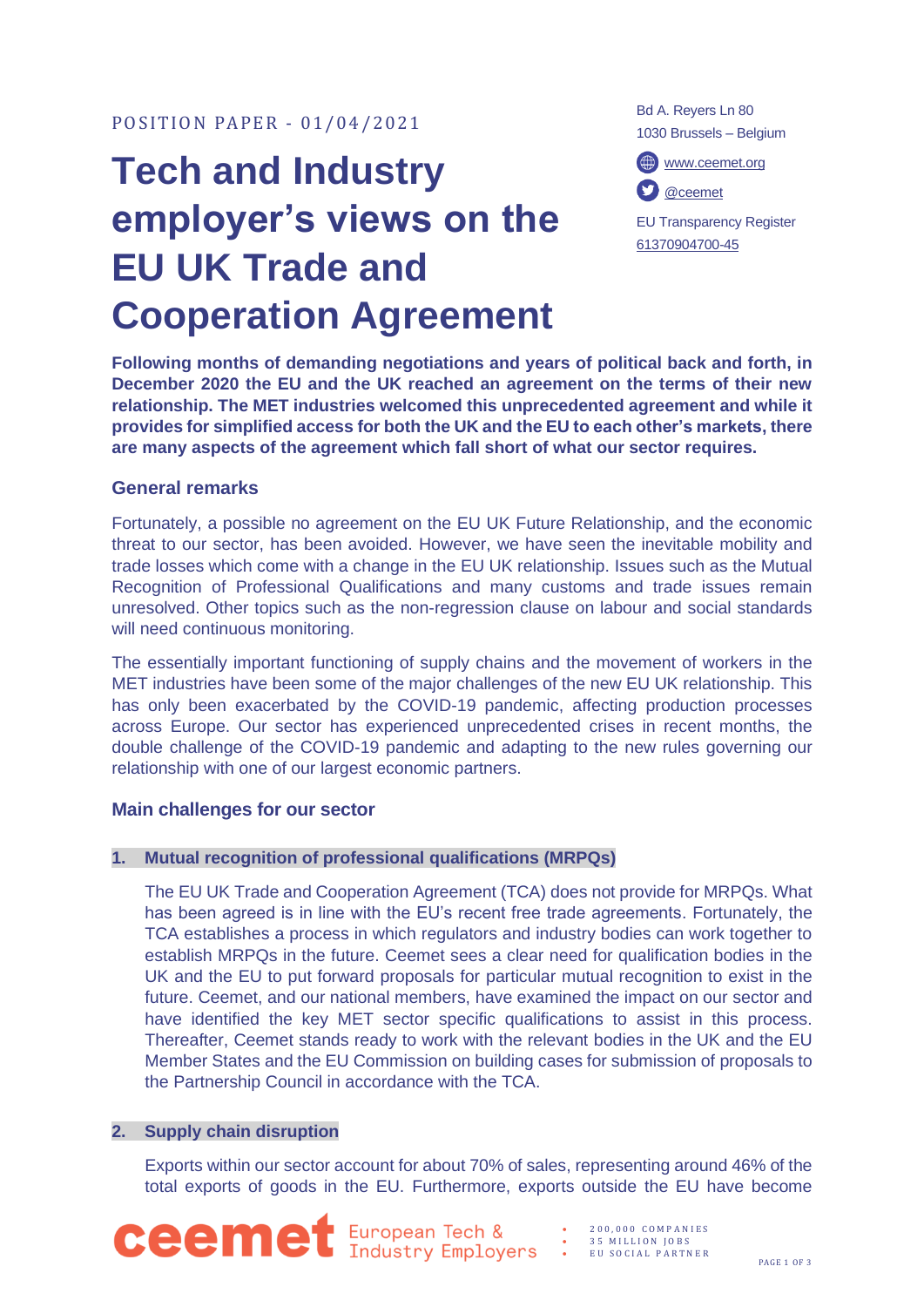relatively more important in recent years, in 2019 almost 36.4% of our exports went outside the EU. In the same year, UK exports to the EU were €335 billion (43% of all UK exports). UK imports from the EU were  $€427$  billion (52% of all UK imports)<sup>1</sup>. This underlines the importance of the trading relationship with one of our nearest neighbours and largest economic partners.

The new rules contained within the TCA, while ambitious in the fact that they provide zero tariffs and zero quotas on UK and EU goods<sup>2</sup>, have impacted the trading relationship between the EU and the UK. Appropriate level playing field commitments have been achieved, with both parties agreeing to ensure a robust level playing field. However, businesses are continuing to endure supply chain disruption. This is in part due to the fact that the TCA introduced new customs procedures almost overnight with little time for business to adapt during a global pandemic. In addition there are also issues in relation to technical barriers to trade arising, in particular from the lack of mutual recognition of conformity assessments. Ceemet had called for a regulatory co-operation mechanism and the TCA only provides for a framework for cooperation. Without mutual recognition of conformity assessment, companies will need to meet separate requirements and mark products differently (EU-CE and UK-CA marks). As volumes of trade continue to be impacted by multiple factors including the ongoing impact of the COVID-19 pandemic, it is clear that these barriers to trade have only started to emerge and are likely to persist for some time. Furthermore, it is important to note that Ceemet consistently called for substantial change in the trading relationship with the UK to be phased in once the final details of the agreement emerged.

While social policy remains Ceemet's priority, disruptions to trade impact all businesses and Ceemet will continue to gather information on any disruption. Working collectively with fellow sector representatives Ceemet will bring disruptions and concerns to the attention of authorities in the UK, EU Member States and relevant EU institutions. Monitoring, accessing and finding pragmatic solutions should be the driving priority of the Partnership Council and Specialised Committees.

Ceemet calls on the UK and the EU to use the mechanisms in the agreement to explore, as far as possible, mutual recognition of conformity assessment, regulatory cooperation and explore the provisions for greater cooperation on customs.

#### **Level playing field & Non regression clause**

The TCA has the goal of ensuring high social and labour standards and contains a balance of rights and obligations in order to maintain a level playing field. The commitments which have been put in place endeavour to prevent distortions of trade and unfair competition. Furthermore, dispute settlement mechanisms will ensure the rights of businesses. However, this is an issue which requires continuous monitoring.

Ceemet will monitor the development of labour policy both within the UK and EU and call on both the EU and the UK Government to uphold the fine balance found within the TCA on this pertinent area for employers.

<sup>&</sup>lt;sup>2</sup> Due to the Rules of Origin agreed in the TCA not all trade in goods between the EU and UK will be tariff free. Only UK and EU content are recognised in the agreement and the Product Specific Rules set out in the agreement determine how products should be treated in relation to Rules of Origin and therefore where and what duty is applicable.



- 2 0 0 , 0 0 0 C O M P A N I E S 35 MILLION JOBS
- E U S O C I A L P A R T N E R

<sup>1</sup> Statistics on UK-EU trade, HoC Library, November 2020